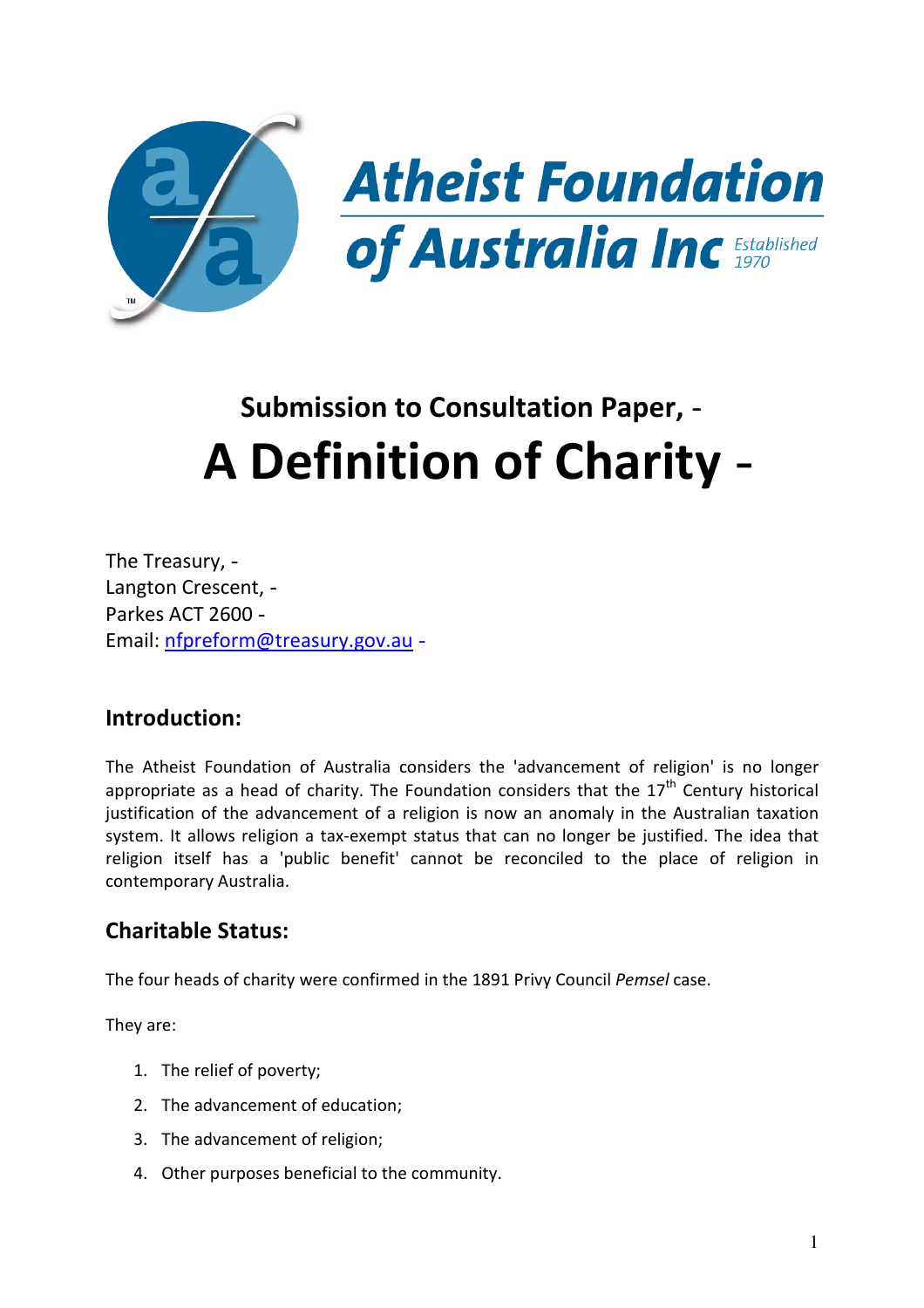These heads of charity derive from the Preamble to the 1601 *Statute of Charitable Uses* also known as the *Statute of Elizabeth.* The1891 *Pemsel* case reconfirmed these heads of charity.

### **Contemporary Society and the Advancement of Religion**

 In his *Losing My Religion: Unbelief in Australia* Bishop Tom Frame laments that, 'Unless there is a turnaround in the fortunes of community organisations, by 2025 the Christian Church will be a marginal player in Australia life with a few surviving remnants.' He argues Christian affiliation is projected to drop below 50 per cent by 2030 and that 'Australia will witness the abandonment of many local parish churches $11$ .

 The AFA considers that Bishop Frame's analysis is too optimistic. Hundreds of churches have already closed and been sold off, there has been a mass exodus of those attending church, particularly children, and religion generally has been on a historical slide ever since the first census. The growth in non-Christian religions has not been sufficient to compensate for these losses.

 In 2006 the census found 64 per cent of Australians identifying as Christian. However, as recently as 22 November 2011 The Age reported<sup>2</sup> that a survey by a Christian organisation with an indicative sample of 1094 Australians found that only '40 per cent of Australians consider themselves as Christian compared with the 2006 census response of 64 per cent.'

The survey found Australians find big problems with churches:

- abuse by clergy, 91 per cent concerned;
- hypocrisy and judging others, 88 per cent concerned;
- religious wars, 83 per cent concerned;
- issues regarding the churches and money, 87 per cent concerned.

 On this last concern, Perkins and Gomez calculated in 2009 that the gross cost of the advancement of religion to Australian taxpayers was around \$30B.<sup>3</sup>

 Notwithstanding the public benefits of the welfare organisations which churches run, the Atheist Foundation believes it is inappropriate and inequitable for governments to use taxpayers' money to fund religion itself as a form of charity.

 This is especially so considered in the light of the well-regarded evidence comparing social indicators such as murder, rape and other forms of violence, between western societies that are mainly secular, and those that are mainly religious. Gregory S Paul found mainly religious societies more dysfunctional, especially in relation to women's rights.<sup>4</sup>

## **Conclusion**

 Clearly, current research is finding that the notion that religion itself has a 'public benefit' is no longer applicable on any scale, if ever that was the case. Furthermore, as a point of